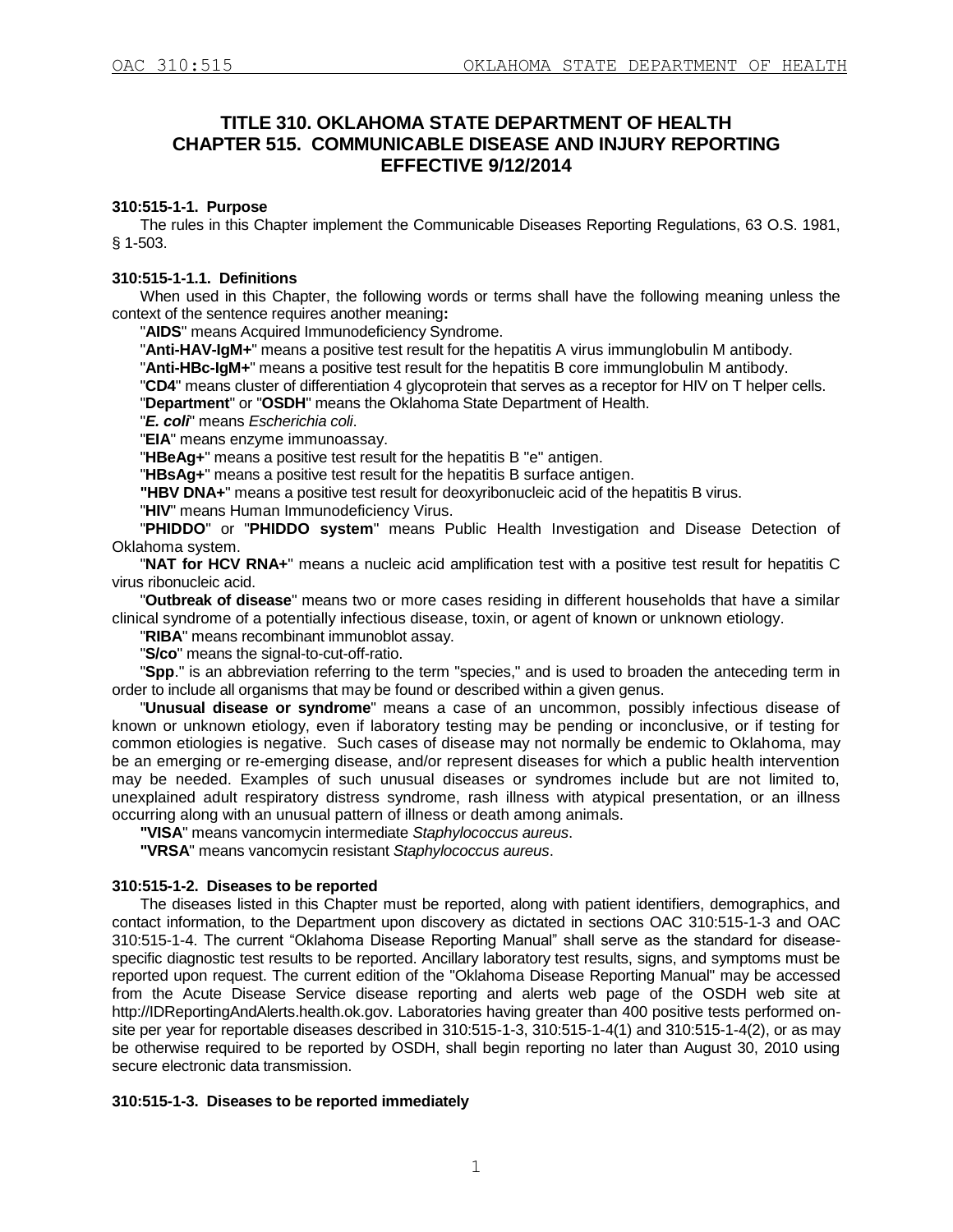The following diseases must be reported by any health practitioner or laboratory personnel to the OSDH electronically via the secure web-based Public Health Investigation and Disease Detection of Oklahoma system or by telephone (405-271-4060 or 800-234-5963) immediately upon suspicion, diagnosis, or testing as specified in the "Oklahoma Disease Reporting Manual".

- (1) Anthrax (*Bacillus anthracis*).
- (2) Bioterrorism suspected disease.<br>(3) Botulism (Clostridium botulinum).
- (3) Botulism (*Clostridium botulinum*).
- (4) Diphtheria (*Corynebacterium diphtheriae*).
- (5) *Haemophilus influenzae* invasive disease.
- Hepatitis A (Anti-HAV-IgM+).
- (7) Hepatitis B during pregnancy (HBsAg+).<br>(8) Measles (Rubeola).
- Measles (Rubeola).
- (9) Meningococcal invasive disease (*Neisseria meningitidis*).
- (10) Novel coronavirus.
- (11) Novel influenza A.
- (12) Outbreaks of apparent infectious disease.
- (13) Plague (*Yersinia pestis*).
- (14) Poliomyelitis.
- (15) Rabies.
- (16) Smallpox.
- (17) Tularemia (*Francisella tularensis*).
- (18) Typhoid fever (*Salmonella* Typhi).
- (19) Viral hemorrhagic fever.

# **310:515-1-4. Additional diseases, conditions, and injuries to be reported**

The following diseases, conditions and injuries must be reported by physicians, laboratories, and hospitals (by infection control practitioners, medical records personnel, and other designees) to the OSDH as dictated in the following subsections:

(1) **Infectious diseases.** Reports of infectious diseases and conditions listed in this subsection must be submitted electronically via the PHIDDO system, telephoned or submitted via secure electronic data transmission to the OSDH within one (1) working day (Monday through Friday, state holidays excepted) of diagnosis or positive test as specified in the "Oklahoma Disease Reporting Manual".

- (A) Acid Fast Bacillus (AFB) positive smear. Report only if no additional testing is performed or subsequent testing is indicative of *Mycobacterium tuberculosis*  Complex*.*
- (B) AIDS (Acquired Immunodeficiency Syndrome).
- (C) Arboviral infections (West Nile virus, St. Louis encephalitis virus, Eastern equine encephalitis virus, Western equine encephalitis virus, Powassan virus, California serogroup virus).
- (D) Brucellosis (*Brucella* spp.).
- (E) Campylobacteriosis *(Campylobacter* spp.).
- (F) Congenital rubella syndrome.
- (G) Cryptosporidiosis (*Cryptosporidium* spp.).
- (H) Dengue Fever.
- (I) *E. coli O157, O157:H7,* or a Shiga toxin producing *E. coli*.
- (J) Ehrlichiosis (*Ehrlichia* or *Anaplasma* spp.).
- (K) Hantavirus pulmonary syndrome.
- (L) Hemolytic uremic syndrome, postdiarrheal.
- (M) Hepatitis B. If HBsAg+, anti-HBc-IgM+, HBeAg+, or HBV DNA+ then report results of the entire hepatitis panel.
- (N) Hepatitis C in persons  $<$  or = 40 years or in persons having jaundice or ALT  $>$  or = 400 regardless of age with laboratory confirmation. If hepatitis C EIA is confirmed by NAT for HCV RNA, or signal-to-cut-off (s/co) ratio or index is predictive of a true positive then report results of the entire hepatitis panel.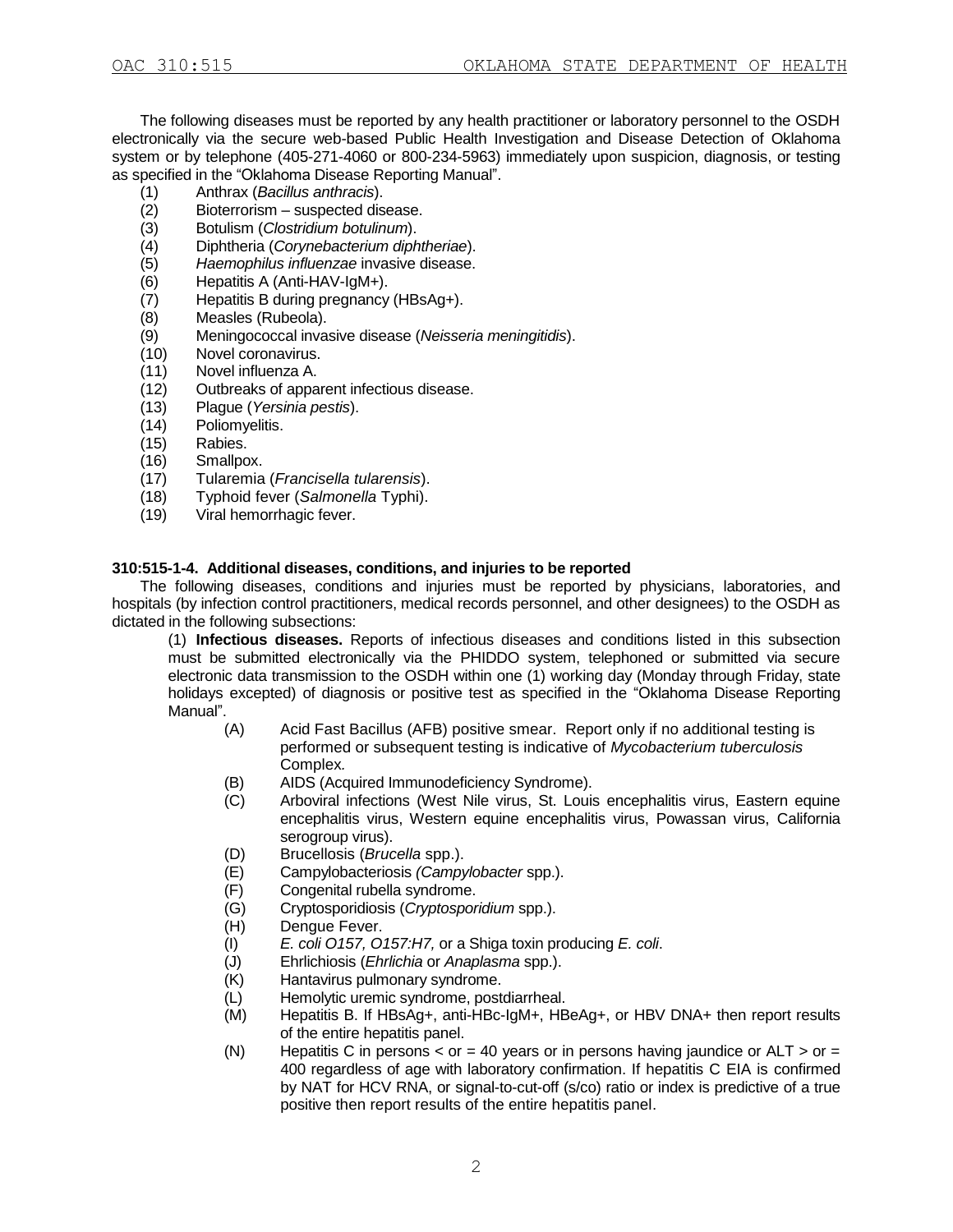- (O) Human Immunodeficiency Virus (HIV) infection.
- (P) Influenza associated hospitalization or death.
- (Q) Legionellosis (*Legionella* spp.).
- (R) Leptospirosis (*Leptospira interrogans)*.
- (S) Listeriosis (*Listeria monocytogenes*).
- (T) Lyme disease (*Borrelia burgdorferi*).
- (U) Malaria (*Plasmodium* spp.).
- (V) Mumps.
- (W) Pertussis (*Bordetella pertussis*).
- (X) Psittacosis (*Chlamydophila psittaci*).
- (Y) Q Fever (*Coxiella burnetii*).
- (Z) Rocky Mountain Spotted Fever (*Rickettsia rickettsii*).
- (AA) Rubella.
- (BB) Salmonellosis (*Salmonella* spp.).
- (CC) Shigellosis (*Shigella* spp.).
- (DD) *Staphylococcus aureus* with reduced susceptibility to vancomycin (VISA or VRSA).
- (EE) *Streptococcus pneumoniae* invasive disease, in persons less than 5 years of age.
- (FF) Syphilis (*Treponema pallidum*).
- (GG) Tetanus (*Clostridium tetani*).
- (HH) Trichinellosis (*Trichinella spiralis*).
- (II) Tuberculosis (*Mycobacterium tuberculosis*).
- (JJ) Unusual disease or syndrome.
- (KK) Vibriosis (*Vibrionaceae* family: *Vibrio* spp. (including cholera), *Grimontia* spp., *Photobacterium* spp., and other genera in the family).
- (LL) Yellow Fever.

(2) **Infectious diseases.** Reports of infectious diseases and conditions listed in this subsection must be reported to the OSDH within one (1) month of diagnosis or test result as specified in the OSDH Disease Reporting Manual.

- (A) CD4 cell count with corresponding CD4 cell count percentage of total (by laboratories only).
- (B) Chlamydia infections (*Chlamydia trachomatis*).
- (C) Creutzfeldt-Jakob disease.
- (D) Gonorrhea (*Neisseria gonorrhoeae*).
- (E) HIV viral load (by laboratories only).

(3) **Occupational or Environmental diseases.** Laboratories must report blood lead level results greater than 10 ug/dL within one (1) week and results less than 10 ug/dL within one (1) month. Health care providers must report blood lead level results 20 ug/dL or greater within twenty-four (24) hours and results 10-19 ug/dL within one (1) week.

# (4) **Injuries (hospitalized and fatal cases only).**

- (A) Burns.
- (B) Drownings and Near Drownings.
- (C) Traumatic Brain Injuries.
- (D) Traumatic Spinal Cord Injuries.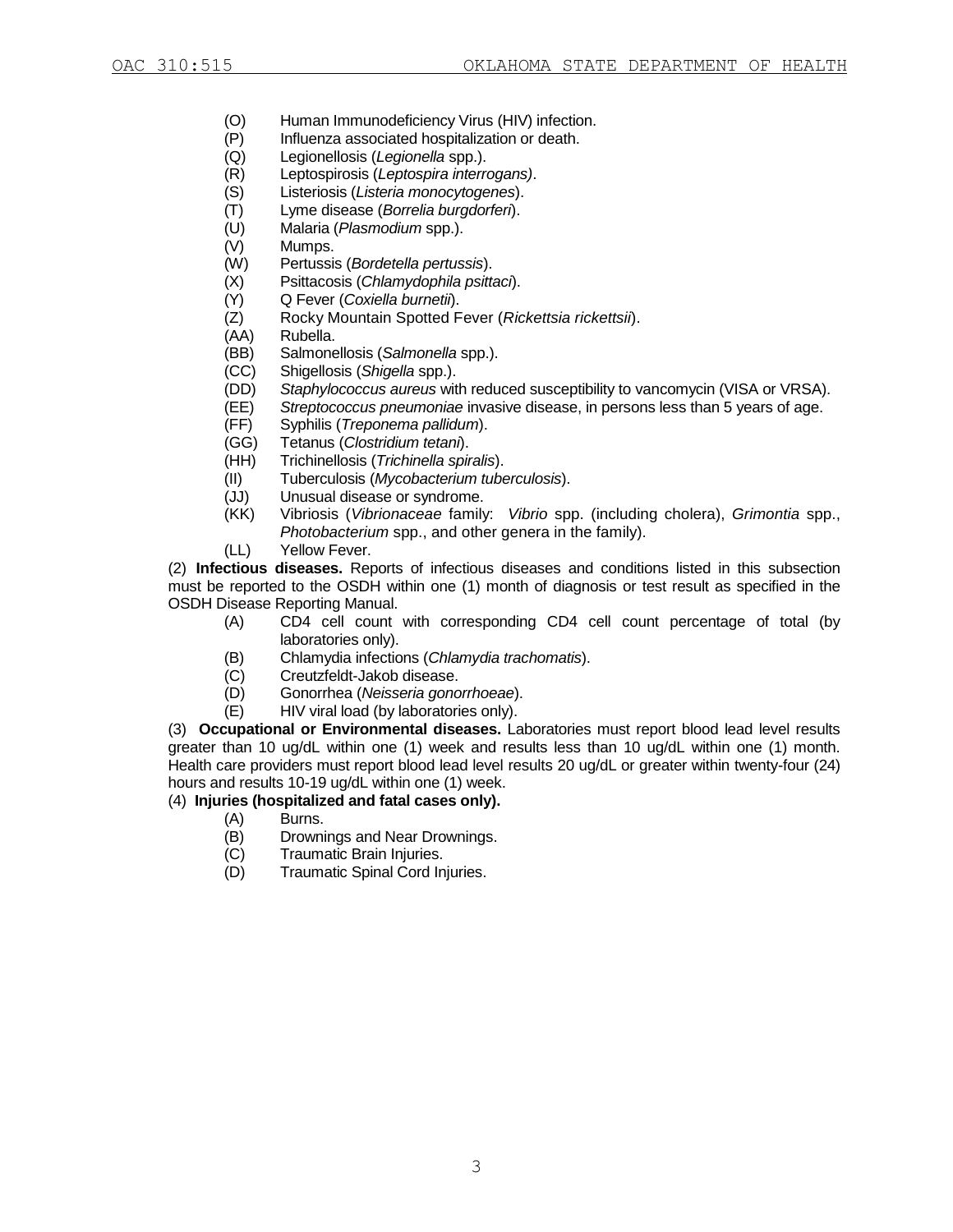# **310:515-1-6. Additional diseases may be designated**

The Commissioner of Health may designate any disease or condition as reportable for a designated period of time for the purpose of special investigation.

#### **310:515-1-7. Control of Communicable Diseases Manual**

The OSDH adopts the most recently published edition of the publication, "Control of Communicable Diseases Manual," published by the American Public Health Association, as a guideline for the prevention and control of communicable diseases. In order to determine the most recently published edition of the "Control of Communicable Diseases Manual," access the American Public Health Association web site at https://secure.apha.org/source/orders/index.cfm.

#### **310:515-1-8. Organisms/specimens to be sent to the Public Health Laboratory**

(a) Isolates or appropriate specimens of the following organisms shall be sent to the OSDH Public Health Laboratory for typing.

- (1) *Bacillus anthracis.*
- (2) *Brucella* spp.
- (3) *E. coli O157, O157:H7*, or a Shiga toxin producing *E. coli*.
- (4) *Francisella tularensis.*
- (5) *Haemophilus influenzae* (sterile site).
- (6) *Listeria monocytogenes* (sterile site).
- (7) *Mycobacterium tuberculosis*.
- (8) *Neisseria meningitidis* (sterile site).
- (9) *Plasmodium* spp.
- (10) *Salmonella* spp.
- (11) *Staphylococcus aureus* that are VISA or VRSA
- (12) *Vibrionaceae* family (*Vibrio* spp., *Grimontia* spp., *Photobacterium* spp. and other genera in the family).
- (13) *Yersinia* spp.

(b) Following consultation with an OSDH epidemiologist, clinical specimens from suspected cases of Botulism must be sent to the OSDH Public Health Laboratory for testing.